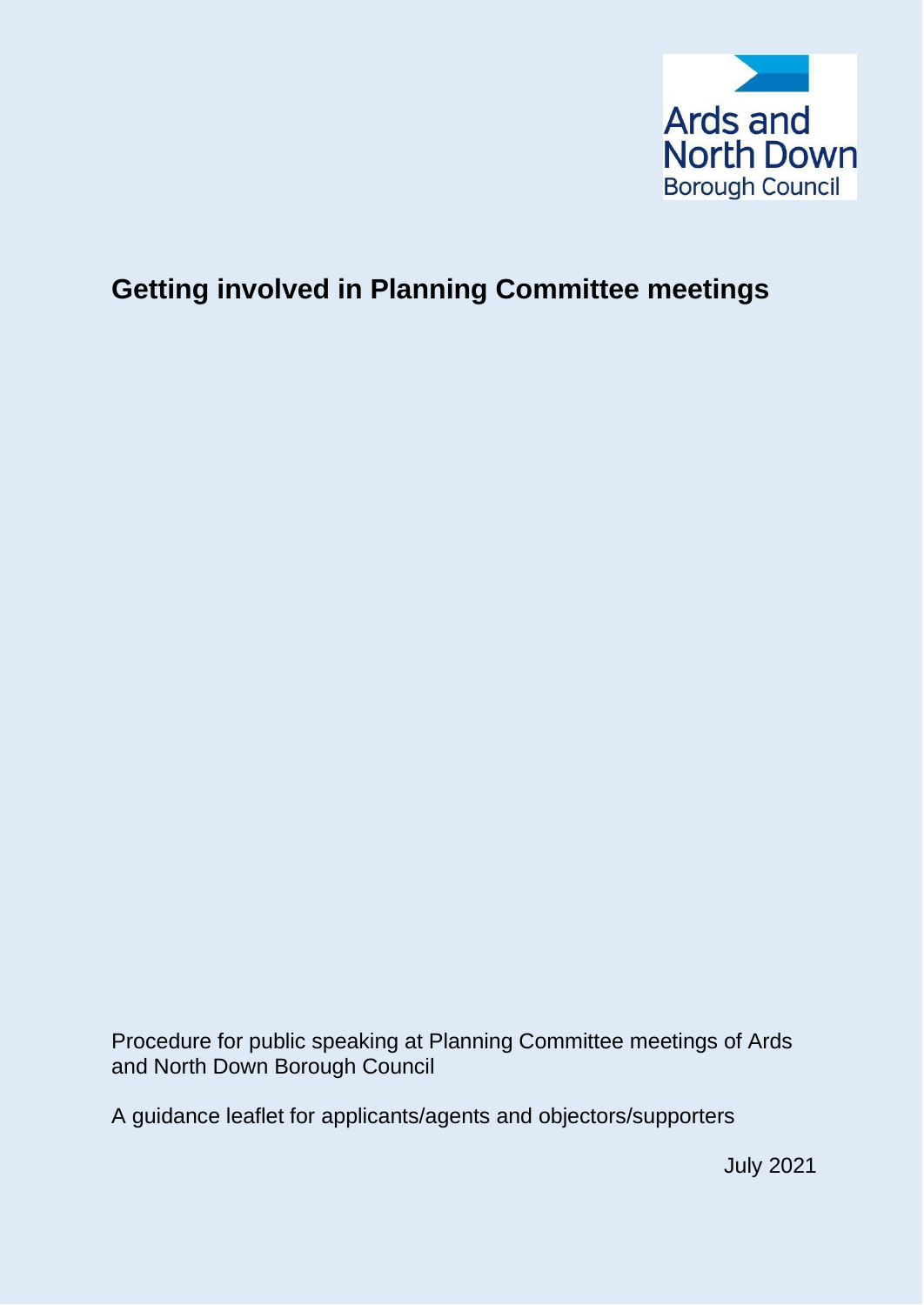# **Introduction**

Ards and North Down Borough Council encourages you to get involved in the planning process at a local level. We believe that there should be more public involvement in determining certain planning applications. The following notes are designed to help you to decide if you are eligible to speak and if so how to go about it.

## **The meetings**

The Planning Committee of the Council usually meets on the first Tuesday of each month. A full meeting schedule is available on the Council's website: [www.ardsandnorthdown.gov.uk/meetings](http://www.ardsandnorthdown.gov.uk/meetings)

Meetings are held in the Council Chamber, at the Council Offices at 2 Church Street, Newtownards and will commence at 7.00pm (unless otherwise stated).

Parking is available in the Council Office car park and in the car park to the rear. You should enter the building by the main doors of the Council Office facing onto Church Street.

The Public Gallery of the Council Chamber is located on the first floor.

During pandemic meetings will normally be held virtually using the Zoom app. On occasion, where virtual meetings are unable to be held, it may be necessary to hold physical meetings in alternative venues to ensure appropriate social distancing. Details will be published on our website, or available from Planning by telephoning 028 91 824006.

## **Which applications go to Planning Committee?**

It will normally be the bigger or more complex applications that are presented to Planning Committee for determination.

The Council has prepared a Scheme of Delegation which sets out those categories of applications which will be determined by the Planning Committee and those that will be delegated to its Head of Planning for decision. Decision making in respect of the majority of local planning applications will be handled in accordance with the Scheme of Delegation. The scheme should allow for quicker decision-making on the smaller local applications.

By statute certain types of application must be determined by the Planning Committee and therefore cannot be delegated to the Head of Planning: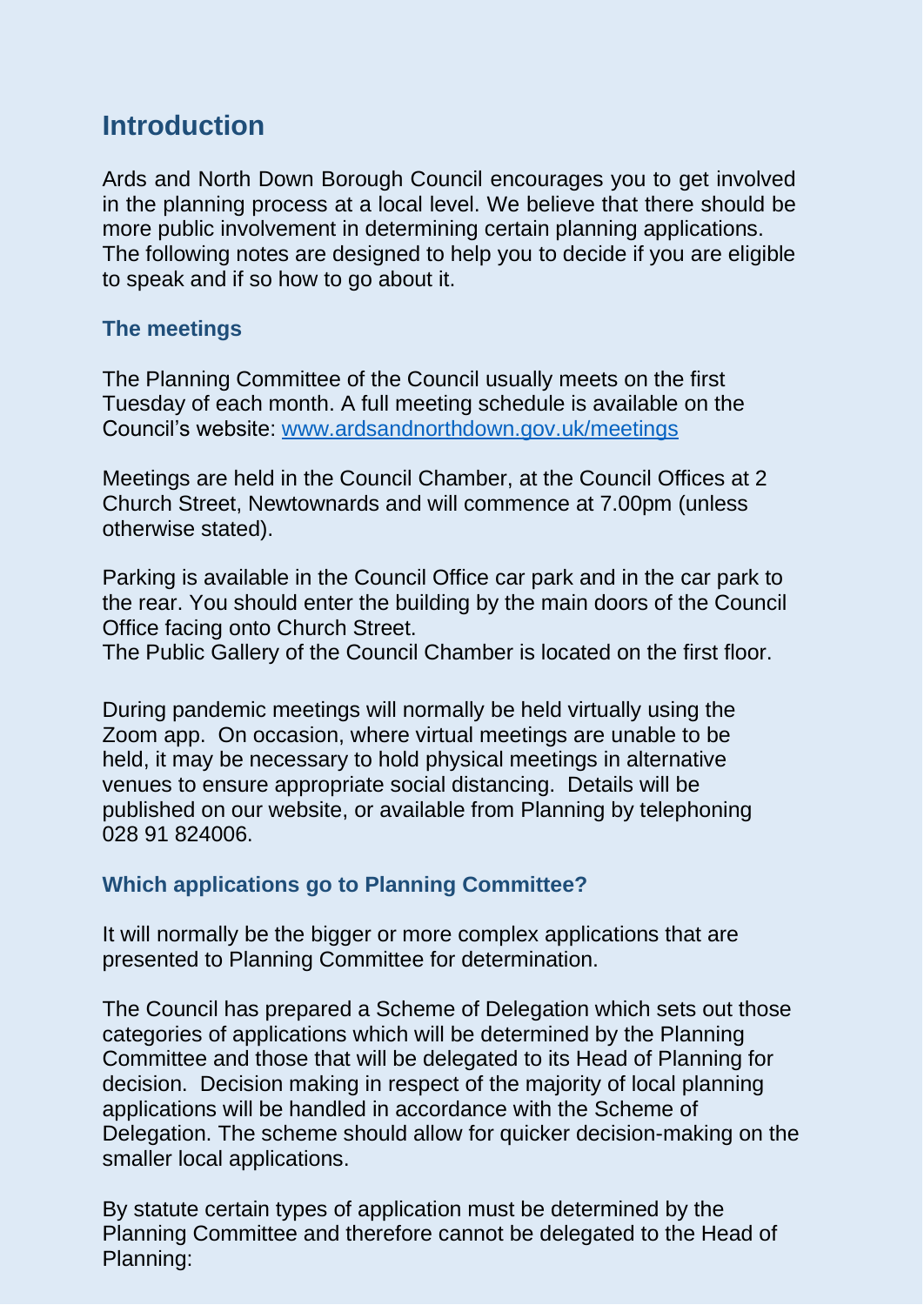- Applications which fall within the Major category of development as specified within the Planning (Development Management) Regulations (NI) 2015;
- Applications where the application is made by the Council or an elected member of the Council;
- Applications relating to land in which the Council has aninterest.

Certain other applications within the category of 'local' development may be presented to the Planning Committee for determination. Further details can be found within the Scheme of Delegation which is published on the Council's website under the Planning section.

## **When can I see if an application is going to Planning Committee?**

The applications to be considered are set out in a schedule which is published on the Council's website under the Planning section ten working days before the Planning Committee meeting. We also publish details of when the Schedule is to be published in the header to the weekly advertisement of new planning applications in the local press.

## **Elected Members**

Ards and North Down Borough Council has 40 councillors representing seven district electoral areas. You may wish to contact your local Councillor to discuss a planning application; however, it is advised that you do not approach a member of the Planning Committee as they cannot commit themselves to a decision before hearing all the evidence at the Planning Committee meeting. This is to avoid them compromising their position which could result in them not being able to take part in the determination of that application at the meeting. They must take into account the law, planning policy and guidance, as well as other material planning considerations.

You should note that Councillors may not agree with your views. Councillors not on the Planning Committee can also attend the meetings and speak for or against an application on your behalf.

## **When can I see the Planning Report on an application?**

The report is normally available on the NI Planning Portal on the day the Schedule of applications to be heard at Planning Committee is published. Please note that you will only have a short period in which to decide if you want to speak. You do not have to speak at the meetings.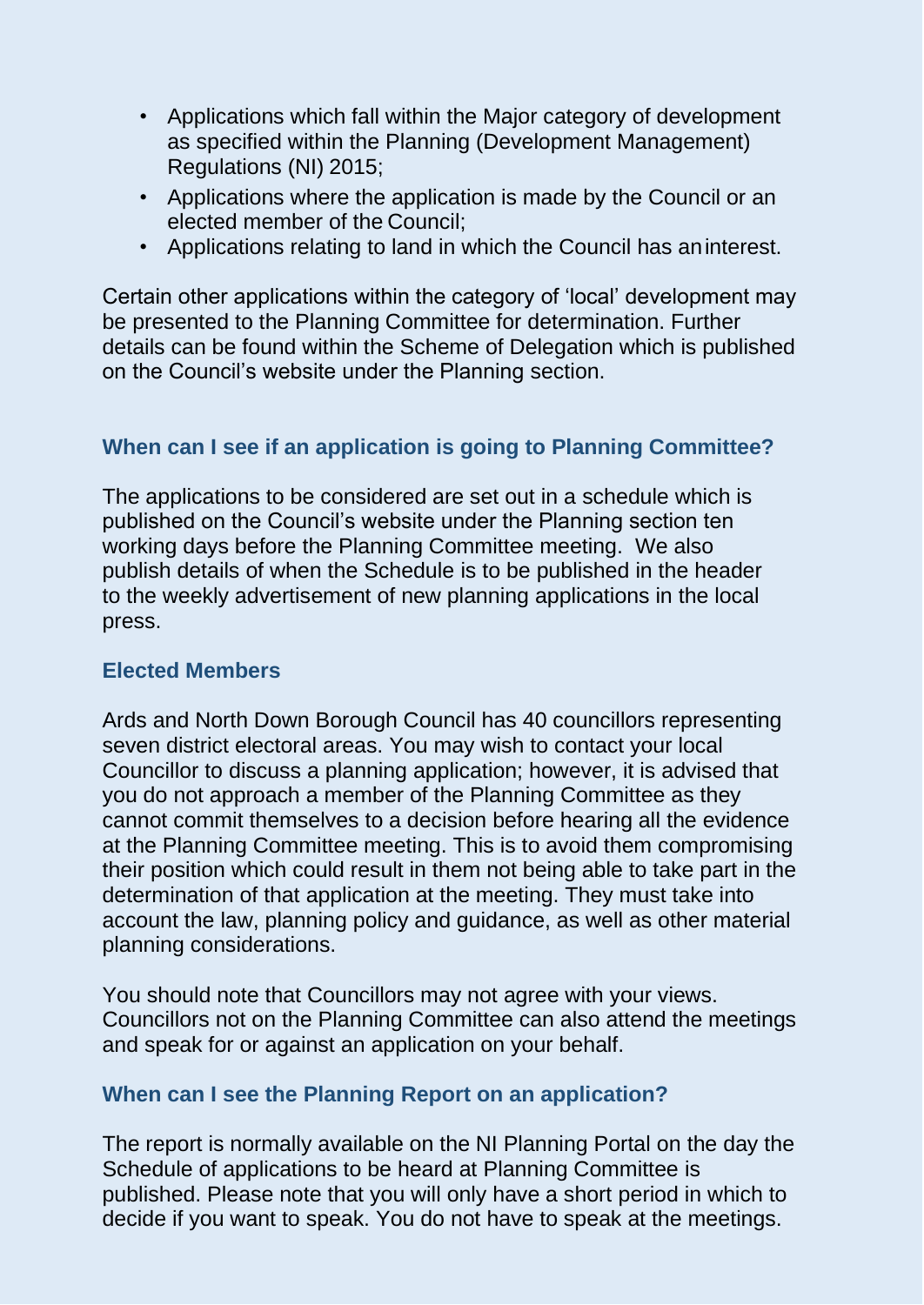# **Speaking at Planning Committee Meetings**

## **How do I submit a request to speak at Planning Committee?**

Requests to speak should be received by the Council, in writing or by email, at least five working days prior to the scheduled Planning Committee meeting (this includes requests from elected members, MLAs, MPs).

You should state whether you are a supporter – in favour of the application (including the applicant/agent), or an objector – against the application, and set out the planning reasons which you wish to raise.

Written requests should be addressed to the Planning Department and highlighted 'Request to Speak'. Email requests should be sent to [planning@ardsandnorthdown.gov.uk](mailto:planning@ardsandnorthdown.gov.uk) and specify 'Request to Speak' in the subject line.

Late requests to speak will not be accepted under any circumstances and you may only speak on the item indicated.

When a speaking request has been accepted, registered speakers must submit a copy of their speaking note to the Planning Department (email address above) by 10.30am on the Friday prior to the scheduled meeting. Failure to provide by the specified time will result in cancellation of the speaking rights.

### **How is speaking organised at Planning Committee?**

A member of the public (including members /MPs /MLAs /agents /representatives) from those objecting to the proposal and a member of the public in support of the proposal will be permitted to speak; however, there is only one 5 minute slot for speaking against, and one 5 minute slot for speaking in favour.

Where there is more than one request to speak, the 5 minutes will be shared or one person appointed to speak. Members of the public seeking to speak are expected to organise themselves in advance of the meeting and inform the Council of details of those individuals intending to share the time or of an appointed speaker. Members of the public can lobby an elected member, an MLA or MP to speak on their behalf, but the 5 minute slot is still applicable.

Planning Committee Members speaking for or against an application, are required to leave the room during the debate and determination.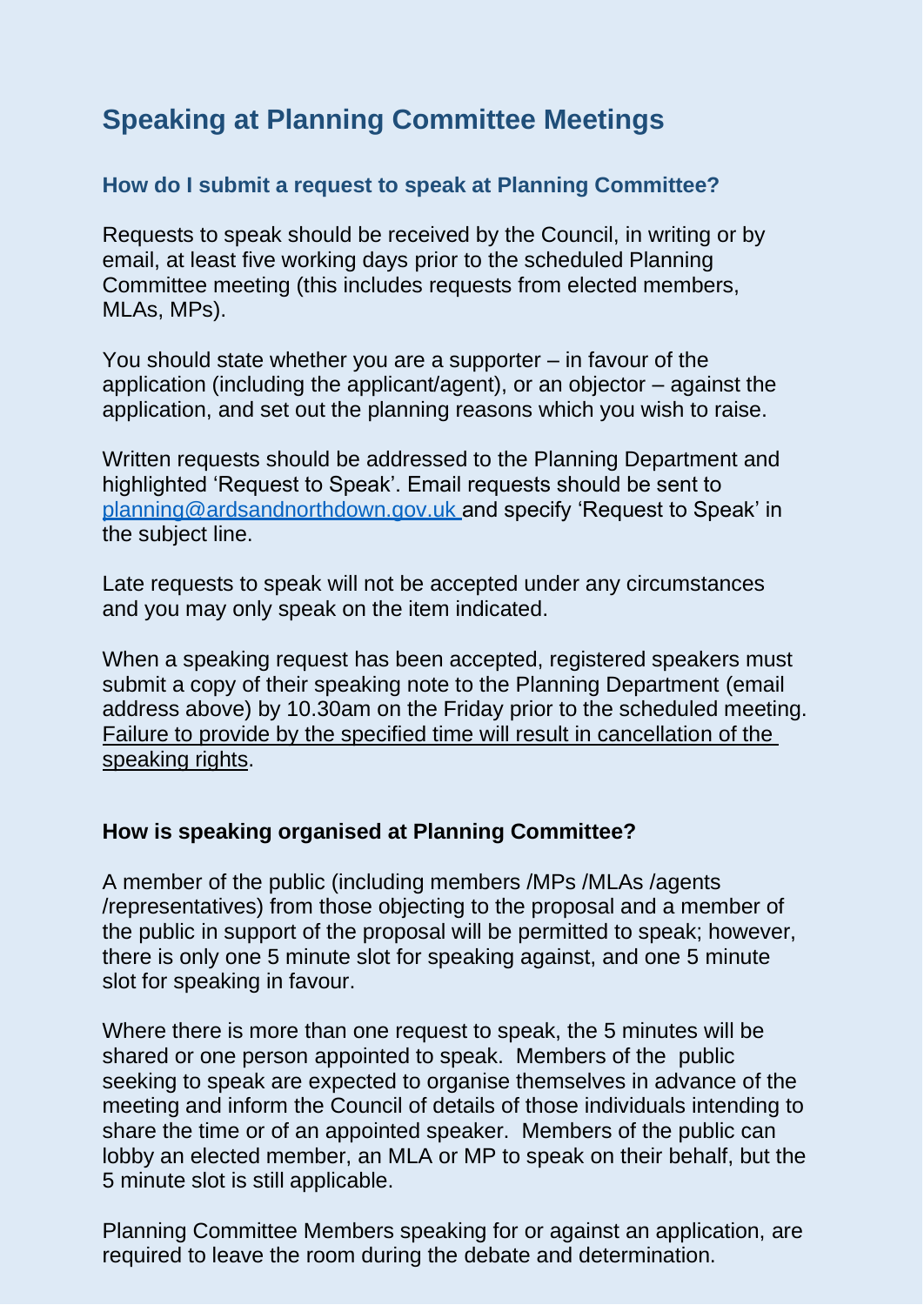The Planning Committee can seek clarification of those who have spoken on planning issues but must not enter into debate on any issue raised until after any speakers have been heard.

## What happens at the meeting?

The order in which the applications are considered is set down in the agenda. Applications where there will be speakers from the public will be taken first where possible.

The application will be presented and then you will be invited to speak in the following order:

- 1. Speakers against the proposal;
- 2. Speakers in support of the proposal, including the Applicant/Agent.

When you are called you should sit in the allocated chair at the Council table. Please resume your seat once the Chair has instructed.

### How long can I speak?

As an objector or supporter you may speak for five minutes - once the time has elapsed the Chair will stop you. If there is more than one speaker in your group, i.e. objectors or supporters, you should agree beforehand who will speak or share the time between yourselves.

### Can I use visual aids or hand anything to Members?

**No**, your comments should be made verbally. However, at the Chairman's discretion you may approach the screen or other display materials if you wish to point out something of importance, e.g. where you live in relation to the application site.

#### What arguments can I use?

**Only** those relating to **planning matters**, e.g. appearance of the proposed development, effect on the amenity of the area or your property, access, landscaping, materials, etc. Matters relating to the applicant's personal motives or financial status, views over the site, boundary disputes, etc., are not relevant.

You are advised that anything you do say should not contain abusive or defamatory opinions. If you do so you may be asked to leave the